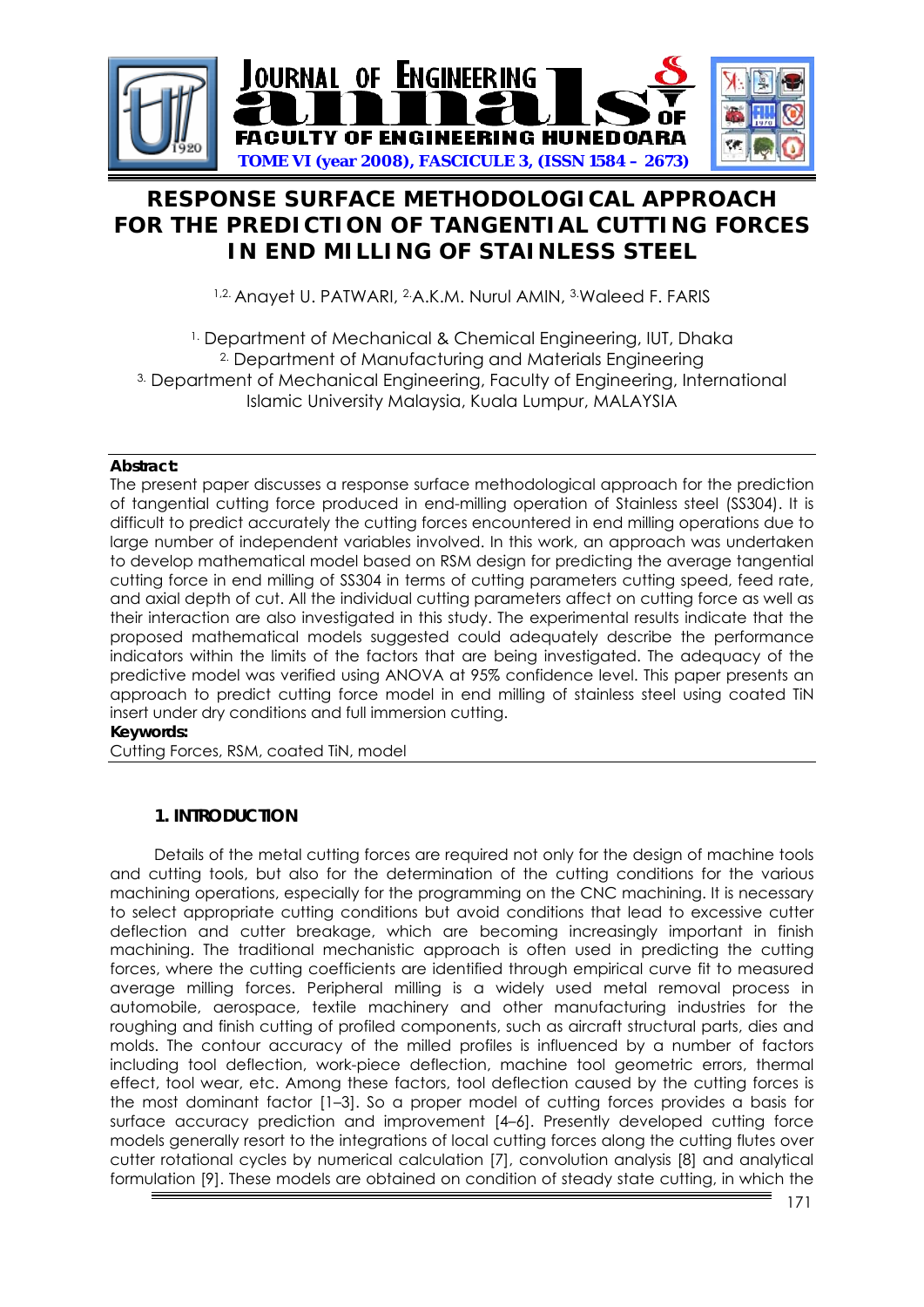

machining parameters are fixed. But in reality, variability in cutting parameters such as radial depth of cut is frequently encountered in applications such as die sinking or pocketing operations, where smaller-diameter end mills have to remove material, especially at corners, not removed by larger-diameter roughing end mills. The radial depth of cut generally varies due to the rough corner radius as the end mill enters the corner, which results in the changes of cutting forces. Many researchers focus on the cutting forces for the cases of varying machining conditions. Fussell and Srinivasan [10] investigate experimentally the cutting forces for the cases of changing axial and radial depths of cut and feed rate, as well as the startup transients in the force as the cutter engages with the workpiece. Li and Liang [11] predict the milling forces in the axial, feed and cross-feed directions during transient-state cutting as the cutter engages with and disengages from a workpiece. Budak *et al.* presented a unified mechanics of cutting approach in predicting the milling force coefficients for cylindrical helical end mills [12]. Many other researches have followed purely experimental approaches to study the relationship between cutting forces and independent cutting conditions. This has reflected on the increased total cost of the study as a large number of cutting experiments is required. Furthermore, with this purely experimental approach, researchers have investigated the effect of cutting parameters on cutting forces using machining experiments based on a one-factor-at-a-time design, without having any idea about the behavior of cutting forces when two or more cutting factors are varied at the same time. The present study considers the effect of simultaneous variations of three cutting parameters (cutting speed, feed rate and axial depth of cut) on the behavior of cutting forces. For this purpose, the response surface methodology RSM is utilized. RSM is a group of mathematical and statistical techniques that are useful for modeling the relationship between the input parameters (cutting conditions) and the output variables (cutting force) [13]. RSM saves cost and time on conducting metal cutting experiments by reducing the overall number of required tests. In addition, RSM helps describe and identify, with a great accuracy, the effect of the interactions of different independent variables on the response when they are varied simultaneously [14–16]. In this paper, the technique is used to develop a mathematical model that utilizes the response surface methodology and method of experiments to predict the Cutting Force when milling stainless steel SS 304 using TiN coated Tungsten carbide inserts. The predicted Cutting Force results are presented in terms of mean values with 95% confidence interval.

# **2. Mathematical Model**

Cutting force model for end milling in terms of the parameters can be expressed in general terms as:

$$
F_t = C V^k \, \alpha^m f_z^l \tag{1}
$$

Where F<sub>t</sub> is the predicted Cutting Force (N), *V* is the cutting speed (m/min),  $f_z$  is the feed per tooth (mm/tooth), and *a* is the axial depth of cut (mm). *C, k, l*, and *m* are model parameters to be estimated using the experimental results. To determine the constants and exponents, this mathematical model can be linearized by employing a logarithmic transformation, and Eq. (1) can be re-expressed as:

$$
\ln F_t = \ln C + k \ln V + m \ln a + l \ln f \tag{2}
$$

The linear model of Eq. 2 is :

$$
F_{t} = \beta_{0}x_{0} + \beta_{1}x_{1} + \beta_{2}x_{2} + \beta_{3}x_{3}
$$
\n(3)

where F<sub>t</sub> is the true response of Cutting Force on a logarithmic scale,  $x_0 = 1$  (dummy variable), x1, x2, x3 are logarithmic transformations of speed, depth of cut, and feed, respectively, while *β0, β1, β2*, and *β3* are the parameters to be estimated. Eq (3) can be expressed as:

$$
\hat{F}_1 = F_1 - \varepsilon = b_0 x_0 + b_1 x_1 + b_2 x_2 + b_3 x_3
$$
 (4)

where  $F_t$  is the estimated response and  $F_t$  the measured Cutting Force on a logarithmic ^ scale,  $\epsilon$  the experimental error and the b<sub>i</sub> values are estimates of the  $\beta_i$  parameters.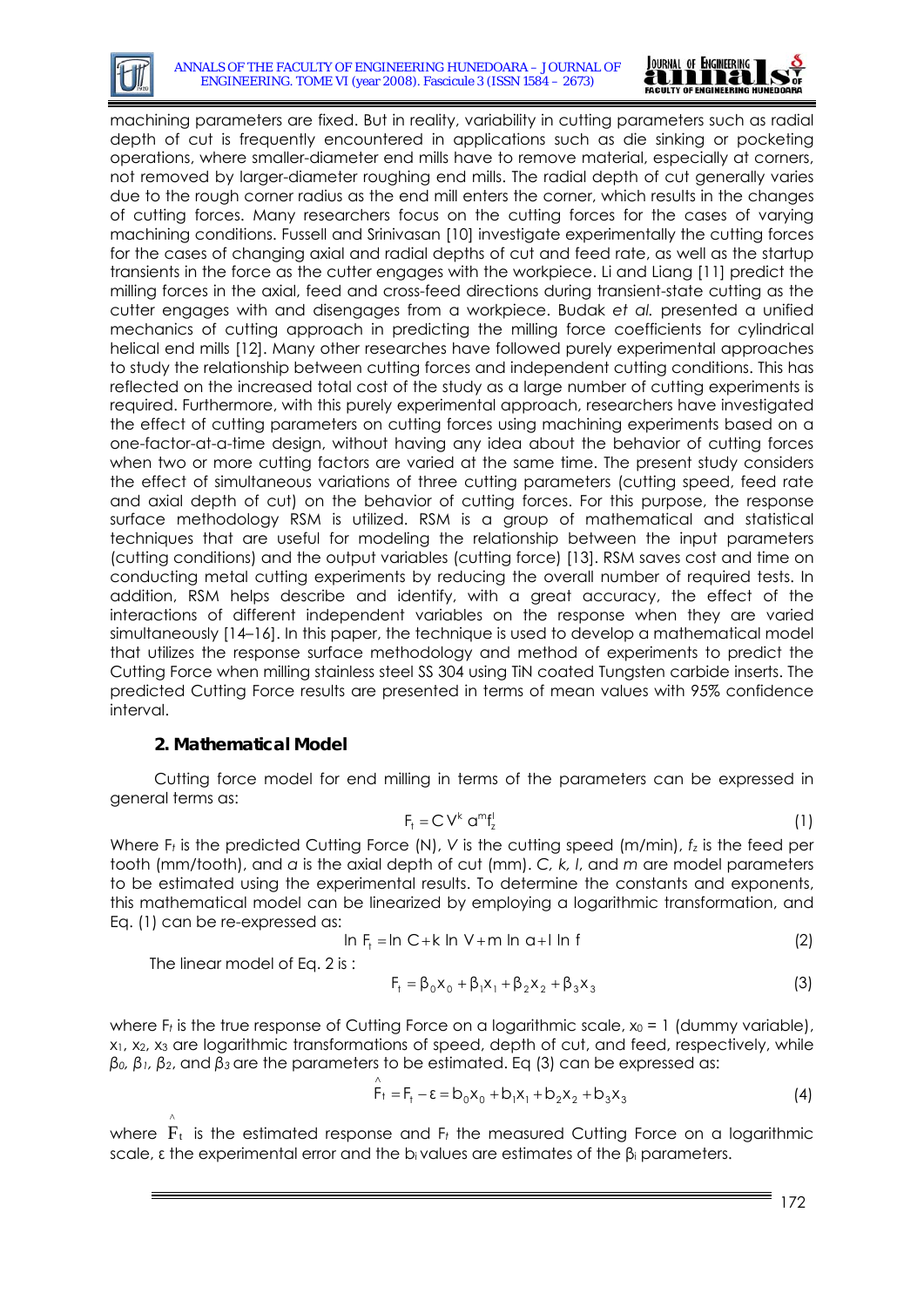



The second-order model can be extended from the first-order model equation as:

$$
\hat{F}_{2t} = F_t - \varepsilon = b_0 x_0 + b_1 x_1 + b_2 x_2 + b_3 x_3 + b_{11} x_1^2 + b_{22} x_2^2
$$
  
+ 
$$
b_{33} x_3^2 + b_{12} x_1 x_2 + b_{13} x_1 x_3 + b_{23} x_2 x_3
$$
 (5)

where,  $F_{2t}$  is the estimated response based on the second order model. Analysis of variance is used to verify and validate the model. ^

### **3. EXPERIMENTAL DETAILS**

#### **3.1 Experimental setup**

Cutting tests was conducted mainly on Vertical Machining Center (VMC ZPS, Model: 1060) powered by a 30 KW motor with a maximum spindle speed of 8000 rpm. Fig.1 shows the experimental set up cutting test conditions on end milling for machining of stainless steel with TiN inserts. Kistler Rotating Cutting Force Dynamometer was used for measuring cutting forces. The complete measuring system consists of rotor (type 9125A) stator (type 5235), connecting cable (type 1500A37), signal conditioner (5267A1/A2) (Fig.1) and computer interface (RS-232C).



Fig.1: Rotating High-Speed Cutting Force Measuring System

The computer software used was Kistler Dyno-Ware (type: 2825D1-2, version 2.31) which is universal and operator's friendly software. The instrument can measure two components of cutting force i.e. Thrust for along z-axis  $(F<sub>z</sub>)$  in Newton and Moment along z-axis  $(M<sub>z</sub>)$  in Newton-meter. The Torque in z-axis Mz was then converted to Tangential force (Ft) by dividing it with the radius of the tool holder diameter as follows:

$$
F_t = \frac{M_z}{Radius\_of\_tool\_HolderX0.00 \, \text{I} \text{m}} \text{[N]}
$$

#### **3.2. Coding of the independent variables**

The independent variables were coded taking into consideration the limitation and capacity of the cutting tools. Levels of independent and coding identification are presented in Table 1, for experiment using Coated TiN inserts, respectively. Table1 Coding Identification for end milling using Coated TiN insert. Tabel 1.

| Tapel T                               |               |          |        |           |                        |  |
|---------------------------------------|---------------|----------|--------|-----------|------------------------|--|
| Level of coding                       | Lowest<br>-√2 | LOW<br>- | Centre | High<br>+ | Highest<br>$+\sqrt{2}$ |  |
| x <sub>1</sub> cutting speed, v m/min | 59.5          |          | 109.2  | 68        | 200.78                 |  |
| x <sub>2</sub> axial depth of cut, mm | .005          |          | 59. ا  | っっ        | 2.516                  |  |
| x <sub>3</sub> Feed, mm/tooth         | 0.039         | 0.05     | 0.089  | 0.16      | 0.204                  |  |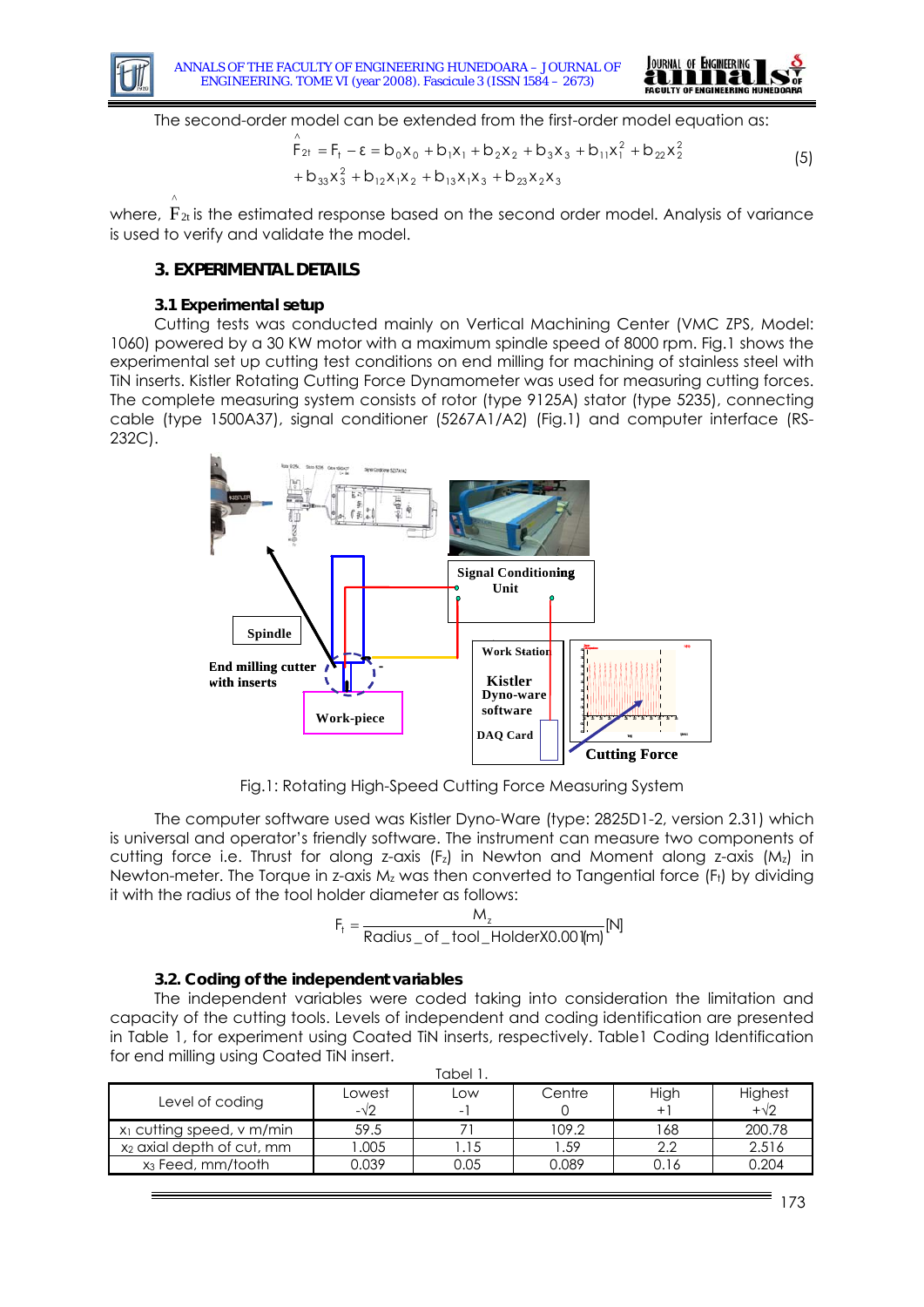



The transforming equations for each of the independent variables are:

$$
x_1 = \frac{\ln V - \ln 109.2}{\ln 168 - \ln 109.2};
$$
  
\n
$$
x_2 = \frac{\ln \alpha - \ln 1.59}{\ln 2.2 - \ln 1.59};
$$
  
\n
$$
x_3 = \frac{\ln f_z - \ln 0.089}{\ln 0.16 - \ln 0.089}
$$
 (6)

The above relationships were obtained from the following transforming equation:

$$
x_1 = \frac{\ln x_n - \ln x_{n0}}{\ln x_{n1} - \ln x_{n0}}
$$

where, x is the coded value of any factor corresponding to its natural value  $x_n$ .  $x_{n1}$  is the +1 level and  $x_{n0}$  is the natural value of the factor corresponding to the base of zero level.

#### **3.3. Experimental Design**

The design of the experiments has an effect on the number of experiments required. Therefore, it is important to have a well-designed experiment to minimize the number of experiments which often are carried out randomly. Cutting conditions in coded factors and the Cutting Force values obtained using TiN coated cemented carbide insert are presented in Table 2. In the experiment, small central composite design was used to develop the Cutting Force model. The analysis of mathematical models was carried out using Design-expert 6.0 package [17].

|                |             | Coding of Level     |                        |                |        |  |
|----------------|-------------|---------------------|------------------------|----------------|--------|--|
| Std            | <b>Type</b> | X <sub>1</sub>      | X <sub>2</sub>         | $X_3$          | Forces |  |
| Ord.           |             | Cutting speed, /min | Axial Depth of cut, mm | Feed, mm/tooth | (N)    |  |
|                | Factorial   |                     |                        | - 1            | 330    |  |
| $\overline{2}$ | Factorial   |                     | - 1                    |                | 410    |  |
| 3              | Factorial   | -1                  |                        |                | 120    |  |
| 4              | Factorial   | - 1                 | - 1                    | Ξ.             | 220    |  |
| 5              | Centre      | 0                   |                        | 0              | 386    |  |
| 6              | Centre      | $\mathbf 0$         | O.                     | 0              | 388    |  |
| 7              | Centre      | $\mathbf 0$         | O.                     | 0              | 394    |  |
| 8              | Centre      | $\mathbf 0$         | O                      | 0              | 390    |  |
| 9              | Centre      | $\Omega$            | O                      | 0              | 392    |  |
| 10             | Axial       | $-1.414$            | ∩                      | 0              | 420    |  |
| 11             | Axial       | 1.414               |                        | O              | 380    |  |
| 12             | Axial       | $\mathbf 0$         | $-1.414$               |                | 265    |  |
| 13             | Axial       | $\mathbf 0$         | .414                   |                | 580    |  |
| 14             | Axial       | $\Omega$            |                        | $-1.414$       | 238    |  |
| 15             | Axial       | 0                   |                        | 1.414          | 750    |  |

Table 2. Cutting Force and cutting conditions in coded factors

#### **4. RESULTS AND DISCUSSIONS**

#### **4.1 Development of second order model using CCD design**

The Fit and summary test which are shown in Table 3, indicate that the quadratic model CCD models was more significant than linear model and it also proved that linear model has a significant lack of fit (LOF). Therefore, the quadratic model was chosen in order to develop the CCD model.

| Sequential Model Sum of Squares |                |    |             |          |          |           |
|---------------------------------|----------------|----|-------------|----------|----------|-----------|
| Source                          | Sum of Squares | DF | Mean Square | F Value  | Prob > F |           |
| Mean                            | 514.4203       |    | 514.4203    |          |          | Suggested |
| <b>Block</b>                    | 0.214392       |    | 0.214392    |          |          |           |
| Linear                          | 0.478996       | 3  | 0.159665    | 0.859622 | 0.4932   |           |
| 2FI                             | 1.366371       | 3  | 0.455457    | 6.493049 | 0.0197   |           |
| Quadratic                       | 0.490754       | 3  | 0.163585    | 2487.952 | < 0.0001 | Suggested |
| Cubic                           |                |    |             |          |          | Aliased   |
| Residual                        | 0.000263       | 4  | 6.58E-05    |          |          |           |
| Total                           | 516.9711       | 15 | 34.46474    |          |          |           |

Table 3 Fit and Summary test of the second order CCD model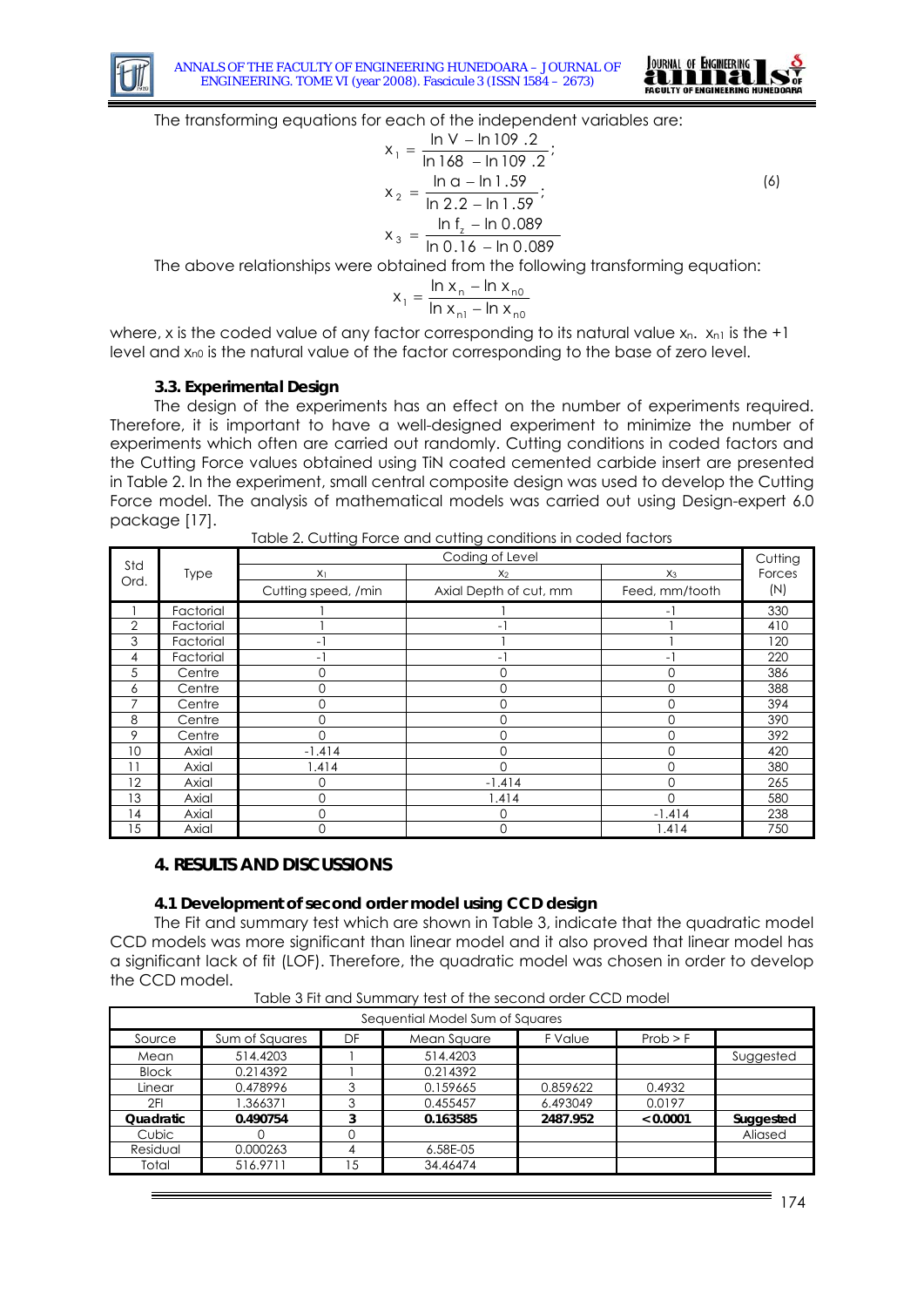

The second order Cutting Force model is given as:

 $\hat{y}_2 = 6.14 - 0.035 x_1 + 0.28 x_2 + 0.41 x_3 - 0.16 x_1^2 - 0.17 x_2^2$ 

− 0.13  $x_3^2$  + 0.50  $x_1x_2$  + 0.48  $x_1x_3$  − 0.44  $x_2x_3$ 

To verify the adequacy of the proposed second order CCD model, ANOVA was used and the results are shown in the Table 4.

| Sequential Model Sum of Squares |                |                |             |          |          |             |
|---------------------------------|----------------|----------------|-------------|----------|----------|-------------|
| Source                          | Sum of Squares | DF             | Mean Square | F Value  | Prob > F |             |
| <b>Block</b>                    | 0.214392       |                | 0.214392    |          |          |             |
| Model                           | 2.33612        | 9              | 0.259569    | 3947.772 | < 0.0001 | Significant |
| X <sub>1</sub>                  | 0.005008       |                | 0.005008    | 76.17175 | 0.0009   |             |
| X <sub>2</sub>                  | 0.306778       |                | 0.306778    | 4665.774 | < 0.0001 |             |
| $X_3$                           | 0.658725       |                | 0.658725    | 10018.52 | < 0.0001 |             |
| $X_1^2$                         | 0.196499       |                | 0.196499    | 2988.537 | < 0.0001 |             |
| $x_2^2$                         | 0.220028       |                | 0.220028    | 3346.391 | < 0.0001 |             |
| $X_3^2$                         | 0.134437       |                | 0.134437    | 2044.647 | < 0.0001 |             |
| $X_1 X_2$                       | 0.506174       |                | 0.506174    | 7698.37  | < 0.0001 |             |
| $X_2$ $X_3$                     | 0.466072       |                | 0.466072    | 7088.462 | < 0.0001 |             |
| Residual                        | 0.394125       |                | 0.394125    | 5994.236 | < 0.0001 |             |
| Lack of Fit                     | 0.000263       | 4              | 6.58E-05    |          |          |             |
| Pure Error                      | 2.550775       | $\overline{4}$ |             |          |          |             |
| Cor Total                       | 0.214392       |                | 0.214392    |          |          |             |

Table 4. ANOVA for second order CCD model

The quadratic CCD model shows that feed has the most significant effect on Cutting Force, followed by axial depth of cut and cutting speed.





Fig 2 Cutting Force contours of experimental and quadratic CCD predicted values

Fig. 2 indicates the contours of actual Cutting Force values and the corresponding predicted values of quadratic CCD models. The graphs indicated that the quadratic model could predict cutting force values very close to the actual values. It can be also observed from Fig.2 that quadratic model leads to the values more close to the actual values compared to linear model.



Fig 3 The response surface of the quadratic CCD model for end milling using coated TiN insert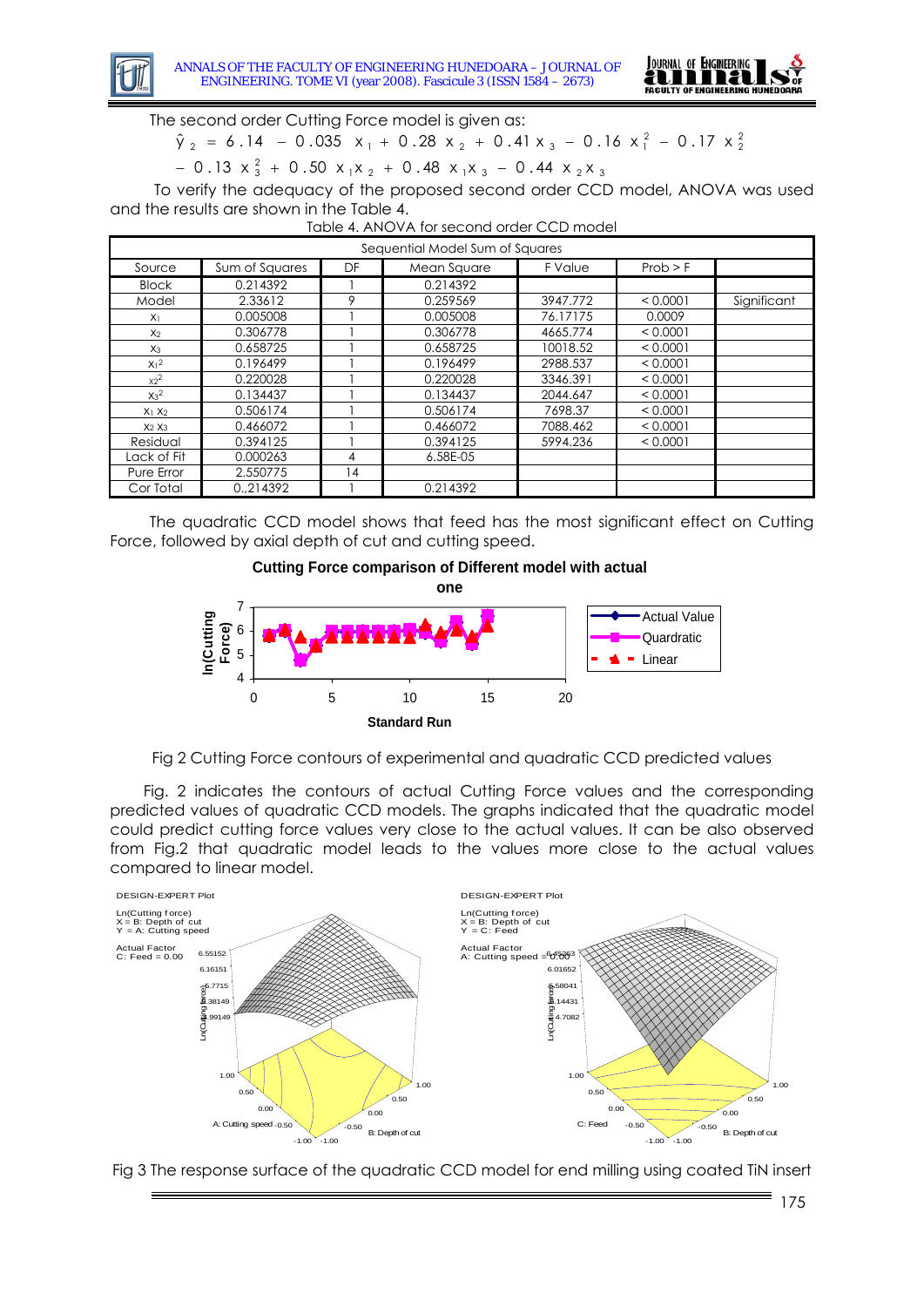

Figure 3 shows the 3D-response surface of quadratic CCD model based on the effect of speed and depth of cut on Cutting Force and depth of cut and feed on Cutting Force. The contours affirm that Cutting Force can be affected by the feed followed by axial depth of cut and cutting speed. The normal probability plots of the residuals and the plots of the residuals versus the predicted response for Cutting Force are shown in Fig.4, Fig 5 respectively. A check on the plots in Fig.4 revealed that the residuals generally fall on a straight line implying that the errors are distributed normally.

Also Fig 5 revealed that they have no obvious pattern and unusual structure. This implies that the models proposed are adequate and there is no reason to suspect any violation of the independence or constant variance assumption.



Fig 4 :Normal probability plot of residuals for Fa data. Fig 5: Plot of residuals vs. predicted response for Fa data

**Effect of Feed on Cutting Force:** By analysis the developed quadratic model, it has been observed that with the increase of feed the tangential cutting force increases as shown in Fig 6.





Fig. 6: Effect of feed on cutting force Fig: 7 Effect of Cutting speed on cutting force

**Effect of Cutting speed on Cutting Force:** By analysis the developed quadratic model, it has been also observed that with the increase of cutting speed the tangential cutting force decreases as shown in Fig 7.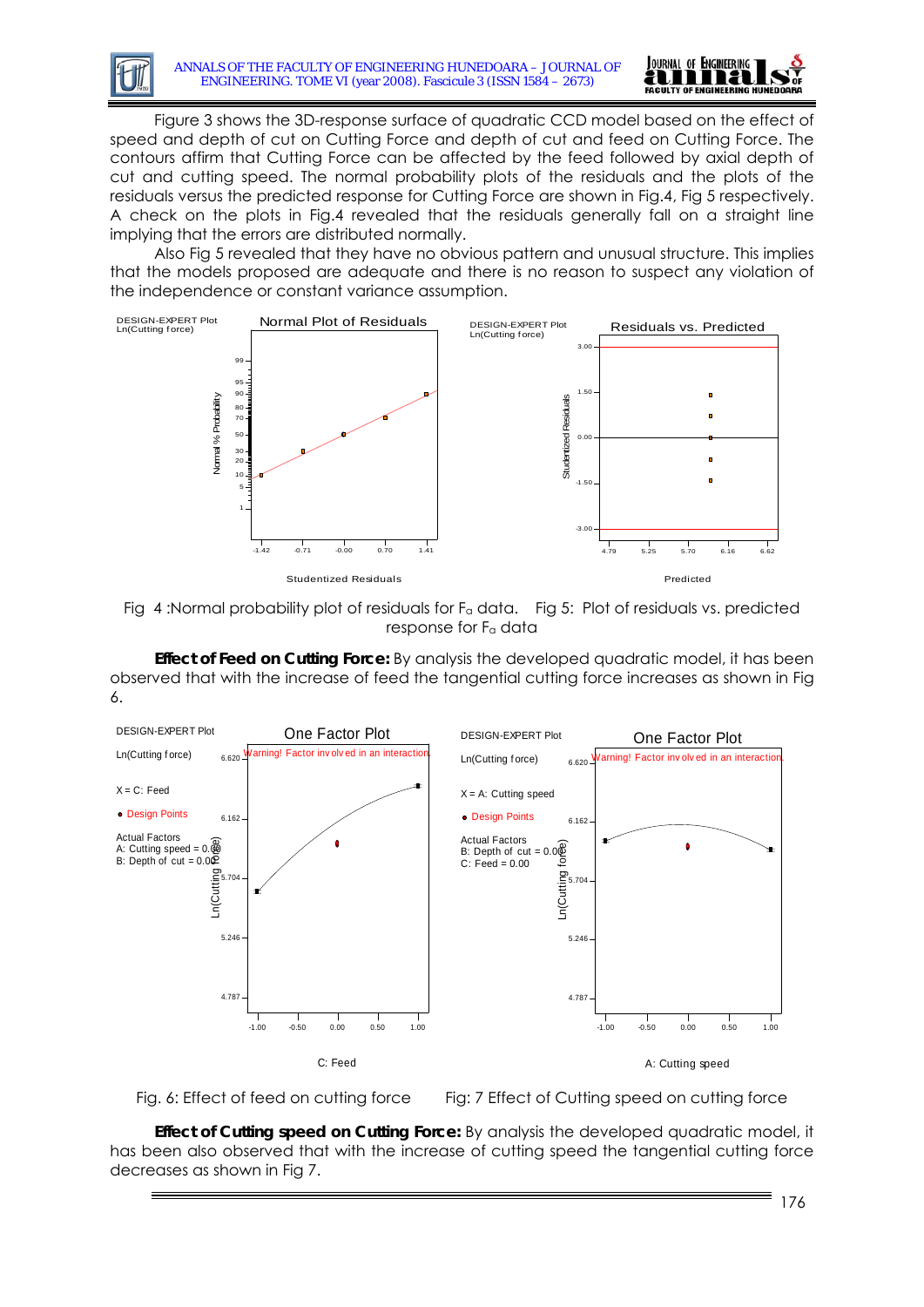



**Effect of Depth of cut on Cutting Force:** By analysis the developed quadratic model, it has been also observed that with the increase of depth of cut the tangential cutting force increases as shown in Fig 8.



B: Depth of cut

Fig.8: Effect of Depth of on cutting force

# **5. CONCLUSIONS**

This research paper discussed the development of a theoretical and experimental model for improving the efficiency of face milling of stainless steel (SS304) using coated TiN inserts. The general conclusions can be summarized as follows:

- $\ddot{\phantom{1}}$  The quadratic CCD indicate that the feed was the most significant influence on Cutting force, followed by depth of cut and cutting speed
- $\Box$  An increase in either the feed or the axial depth of cut increases the Cutting force, whilst an increase in the cutting speed decreases the Cutting force.
- $\ddot{\phantom{1}}$  The CCD model developed by RSM using Design Expert package is able to provide accurately the predicted values of Cutting force close to actual values found in the experiments. The equations are checked for their adequacy with a confidence level of 95%.
- 4 Contours of surface outputs are constructed in planes containing two of the independent variables. These contours were further developed to enable the selection on the proper combination of cutting parameters to increase the metal removal rate without sacrificing the quality of the surface finish produced.

# **REFERENCES**

- [1.] K.M.Y. Law, A. Geddam, Prediction of contour accuracy in the end milling of pockets, Journal of Materials Processing Technology 113 (2001) 399–405.
- [2.] M.Y. Yang, J.G. Choi, A tool deflection compensation system for end milling accuracy improvement, Transactions of the ASME, Journal of Manufacturing Science and Engineering 120 (1998) 222–229.
- [3.] E. Budak, Y. Altintas, Peripheral milling conditions for improved dimensional accuracy, International Journal of Machine Tools & Manufacture 34 (7) (1994) 907–918.
- [4.] L. Zhang, L. Zheng, Z.H. Zhang, Y. Liu, Z.Z. Li, On cutting forces in peripheral milling of curved surfaces, Proceedings of the Institution of Mechanical Engineers, Part B, Journal of Engineering Manufacture 216 (B10) (2002) 1385–1398.
- [5.] J.H. Ko, W.S. Yun, D.W. Cho, K.F. Ehmann, Development of a virtual machining system—I. Approximation of the size effect for cutting force prediction, International Journal of Machine Tools & Manufacture 42 (2002) 1595–1605.